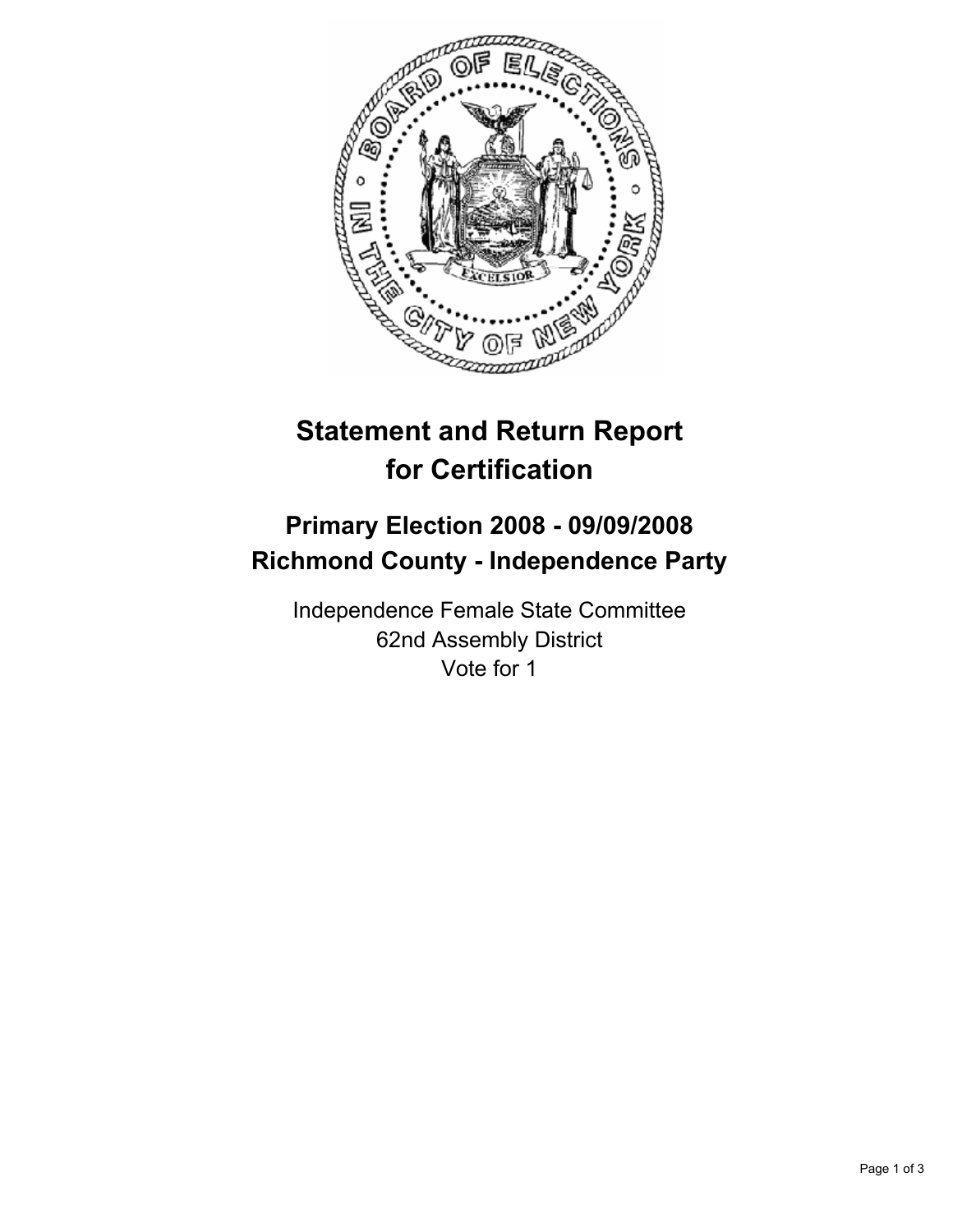

### **Assembly District 62**

| <b>Total Votes</b> | 77 |
|--------------------|----|
| STEPHANIE MORANO   | 48 |
| <b>JUDITH MAY</b>  | 29 |
| AFFIDAVIT          |    |
| ABSENTEE/MILITARY  |    |
| <b>EMERGENCY</b>   |    |